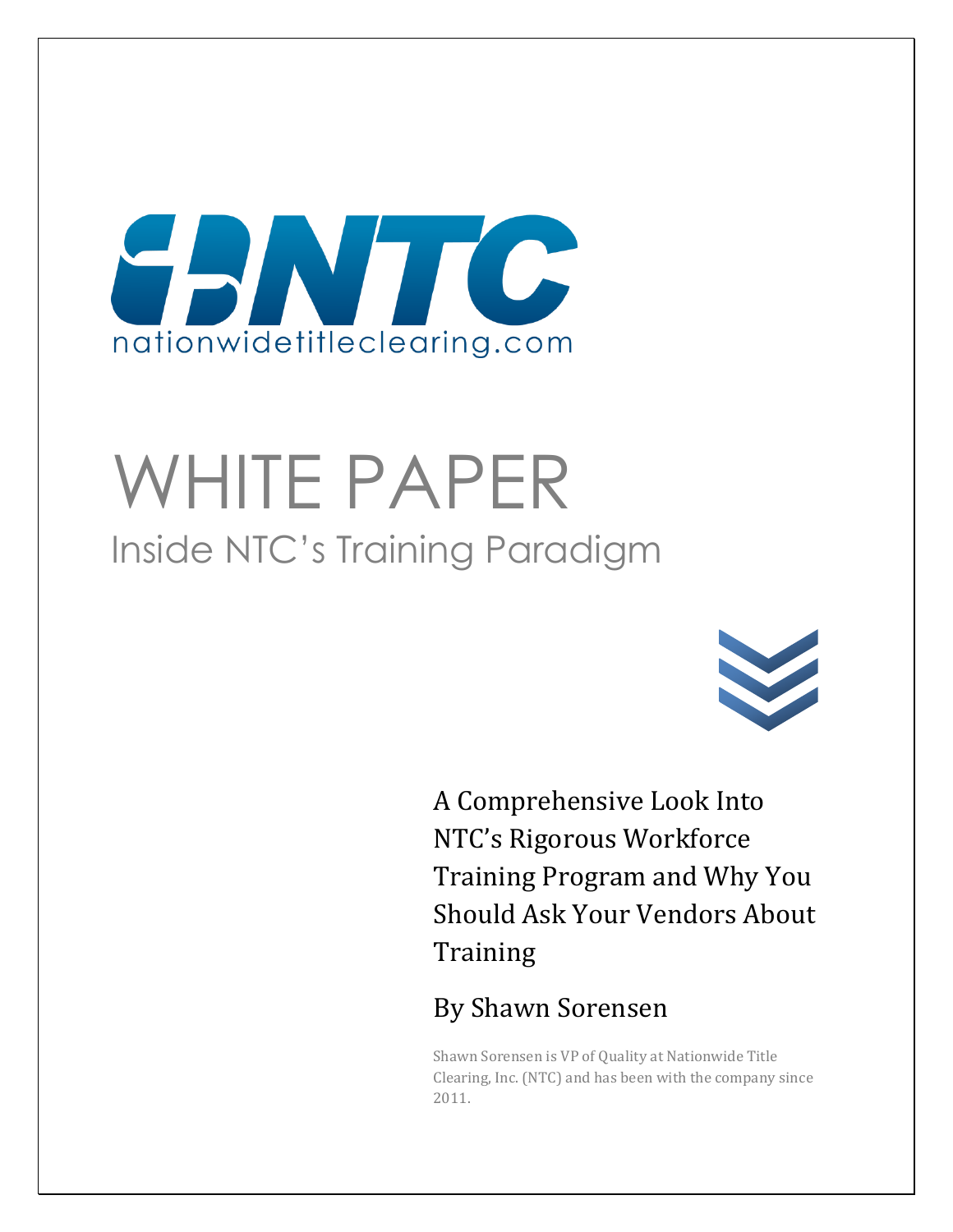#### P a g e | **2**

SPECIAL REPORT: Inside NTC's Training Paradigm By Shawn Sorensen

For 23 years, Nationwide Title Clearing (NTC) has had a relentless fixation on extraordinary training measures. We believe this directly correlates to the 99.8% compliance rate we adhere to for our clients, something previously unheard of in our industry. We've had people ask us for years what our secret is, and the truth is there is no secret, it all starts from within. We decided sharing this information would be incredibly useful for our friends in the industry: To know how and why it's so important to maintain excellence in your training programs for your workforce.

To say that one training program is inherently better than another is to fail to understand that any workforce development program must be tailored to the needs of the enterprise. What's important is that the vendor provide a program that adequately prepares the personnel who will work on client projects to

"We believe this directly correlates to the 99.8% compliance rate we adhere to for our clients..."

complete that work in an efficient and fully compliant manner.

## **Training must be built into the vendor's corporate culture**

Before a new employee is hired by NTC, we ask them to submit to a number of baseline tests. This helps us ensure that the employee is a good fit, both

for the company and the position, and helps us determine what additional training might be required to help the employee advance within the company. This sets them up for success from the very beginning.

2100 Alt 19 North, Palm Harbor, FL 34683 | (727) 771-4000 www.nationwidetitleclearing.com

\_\_\_\_\_\_\_\_\_\_\_\_\_\_\_\_\_\_\_\_\_\_\_\_\_\_\_\_\_\_\_\_\_\_\_\_\_\_\_\_\_\_\_\_\_\_\_\_\_\_\_\_\_\_\_\_\_\_\_\_\_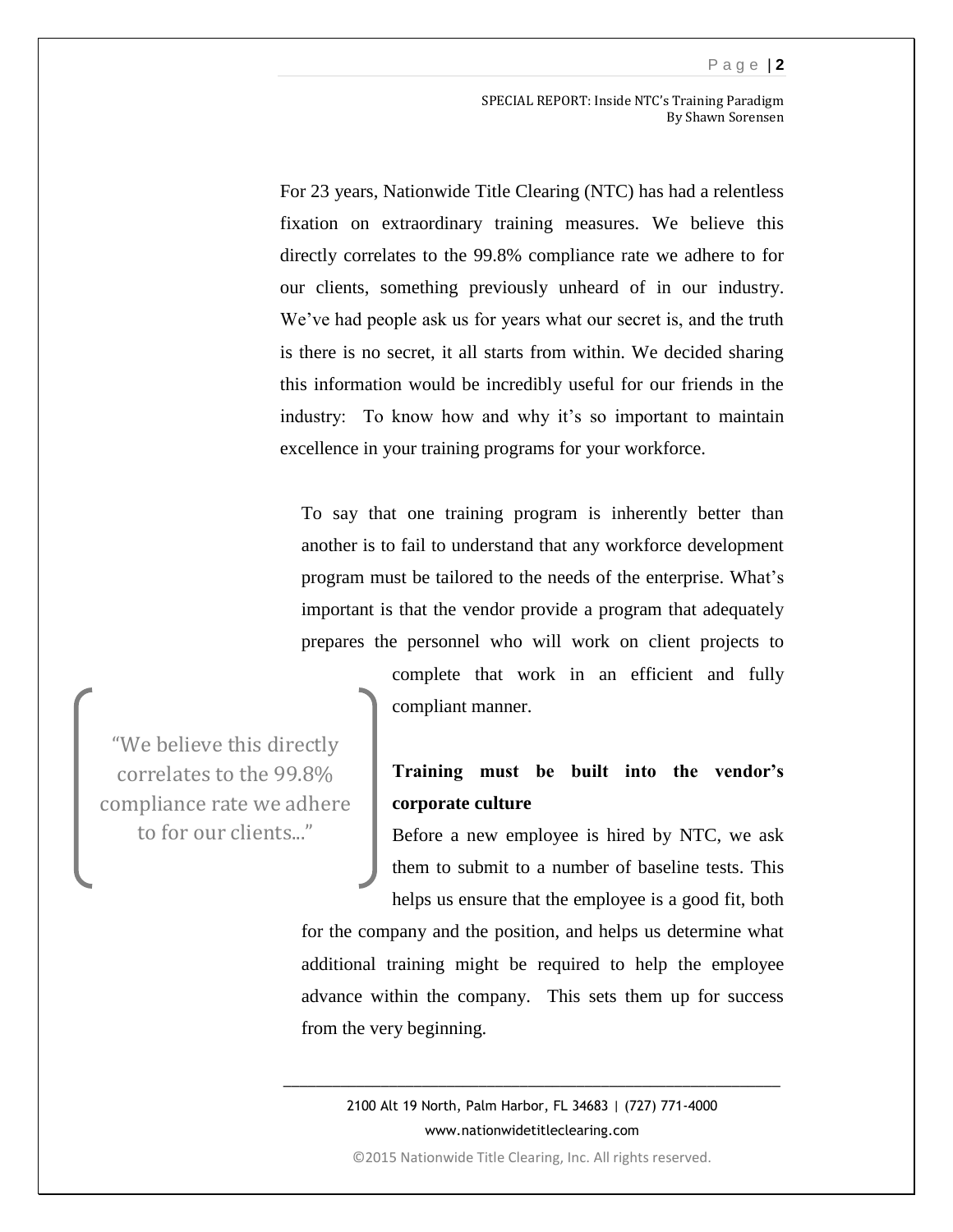It also helps the employee understand from the very beginning that training and testing are essential parts of our work culture and can be expected to continue for as long as the person is employed at NTC.

Finally, it sends a clear message to every new employee that their professional development -- and, by extension, their entire career - is important to us. It never fails to create a more engaged employee.

### **Training must be a core element of every job description**

A detailed organizing chart of functions and escalations increases the likelihood of overall success for an employee by creating transparency and clear channels of flows. We have specific job descriptions and goals outlined for every position in the company. Typically, a description of a position might explain areas of responsibility, success metrics and goals. We believe, in addition to that, each job description should also include information about required training and the training requirements for advancement.

At NTC, we maintain a list over 100 different training courses that pertain to nearly 50 distinct positions within the company. While not all positions are highly technical and don't require as much training, we have some positions within the company that require as many as 10 additional training courses and can take months to complete. At any given time, around two-thirds of NTC employees are actively engaged in some form of training related directly to their positions. At the time of publishing this paper, 210 employees

> 2100 Alt 19 North, Palm Harbor, FL 34683 | (727) 771-4000 www.nationwidetitleclearing.com

\_\_\_\_\_\_\_\_\_\_\_\_\_\_\_\_\_\_\_\_\_\_\_\_\_\_\_\_\_\_\_\_\_\_\_\_\_\_\_\_\_\_\_\_\_\_\_\_\_\_\_\_\_\_\_\_\_\_\_\_\_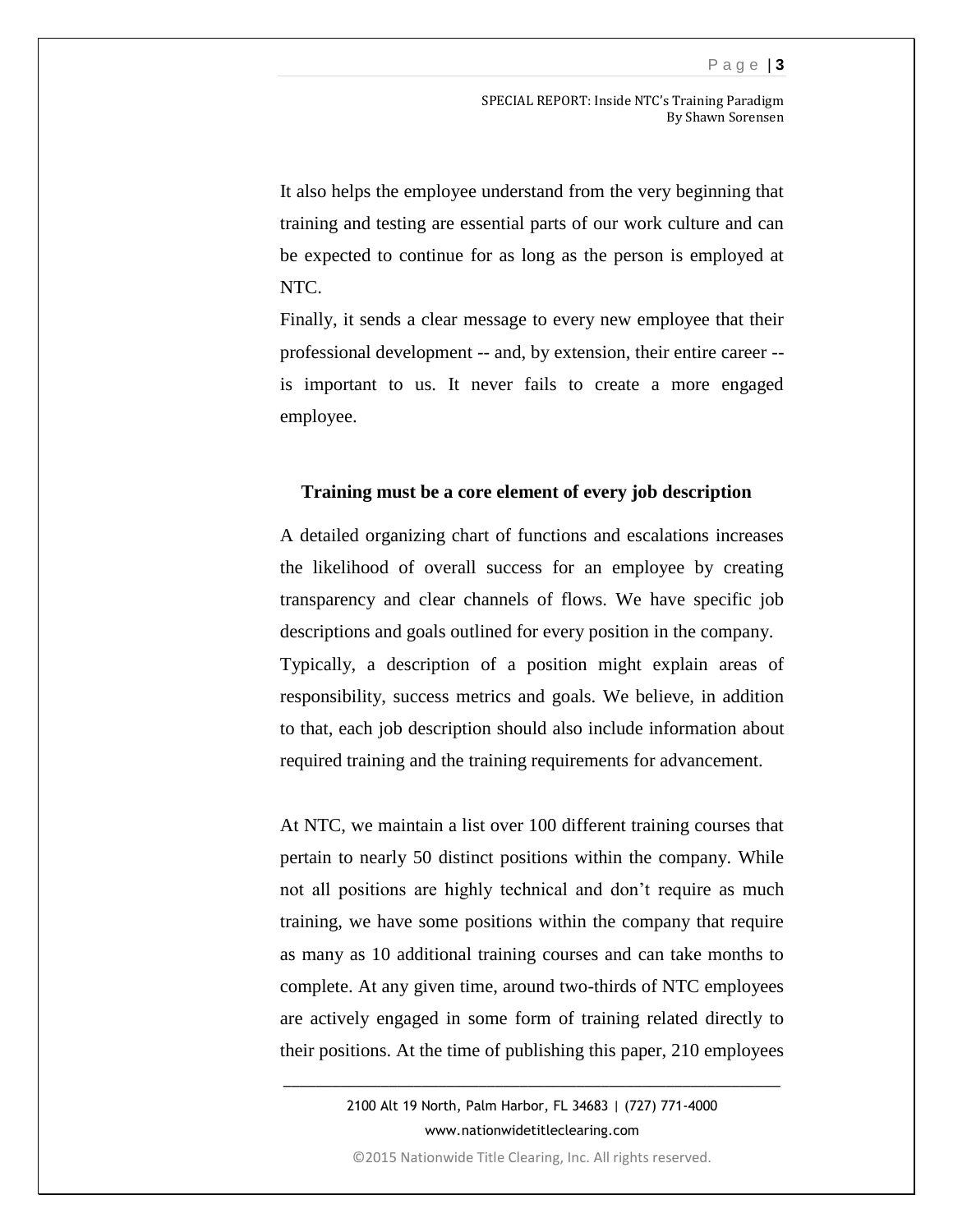SPECIAL REPORT: Inside NTC's Training Paradigm By Shawn Sorensen

were in the process of training for advancement or cross-training - this represents 70% of our current workforce.

Not every company will make training such a core part of every employee's job, but any vendor should be able to tell you what courses apply to any given position and how much training is required for an employee to complete their work in a quality manner.

### **Testing must be built into the regimen**

Training is not a benefit if the trainee doesn't actually learn and isn't able to apply what they've learned. The only way we can be sure that employees are getting the benefit of training is to consult their understanding. Test anxiety aside, there is no better way of judging the efficacy of a regimen of personnel development than to test them. The problem too many companies have is that they do not give this aspect of the program the attention it deserves. Even when frequent testing is mandated by a company (or regulator), failure on the part of top executives to take the tests seriously will lead to problems.

Recently, we read in the trade news that a lender was fined by the Multi-state Mortgage Committee for providing test answers to loan originators in advance of a test required for licensure. This is a great example that there can be no shortcuts on injecting integrity into your training programs.

At NTC, our training is designed in a modular fashion so that each step in the employee's progress is self-contained. It includes the training material, any mentoring or tutoring required, and then testing. Each course ends with a graded examination that includes a minimum threshold for success. This ensures our employees are actually understanding and are capable of applying the material.

2100 Alt 19 North, Palm Harbor, FL 34683 | (727) 771-4000 www.nationwidetitleclearing.com

\_\_\_\_\_\_\_\_\_\_\_\_\_\_\_\_\_\_\_\_\_\_\_\_\_\_\_\_\_\_\_\_\_\_\_\_\_\_\_\_\_\_\_\_\_\_\_\_\_\_\_\_\_\_\_\_\_\_\_\_\_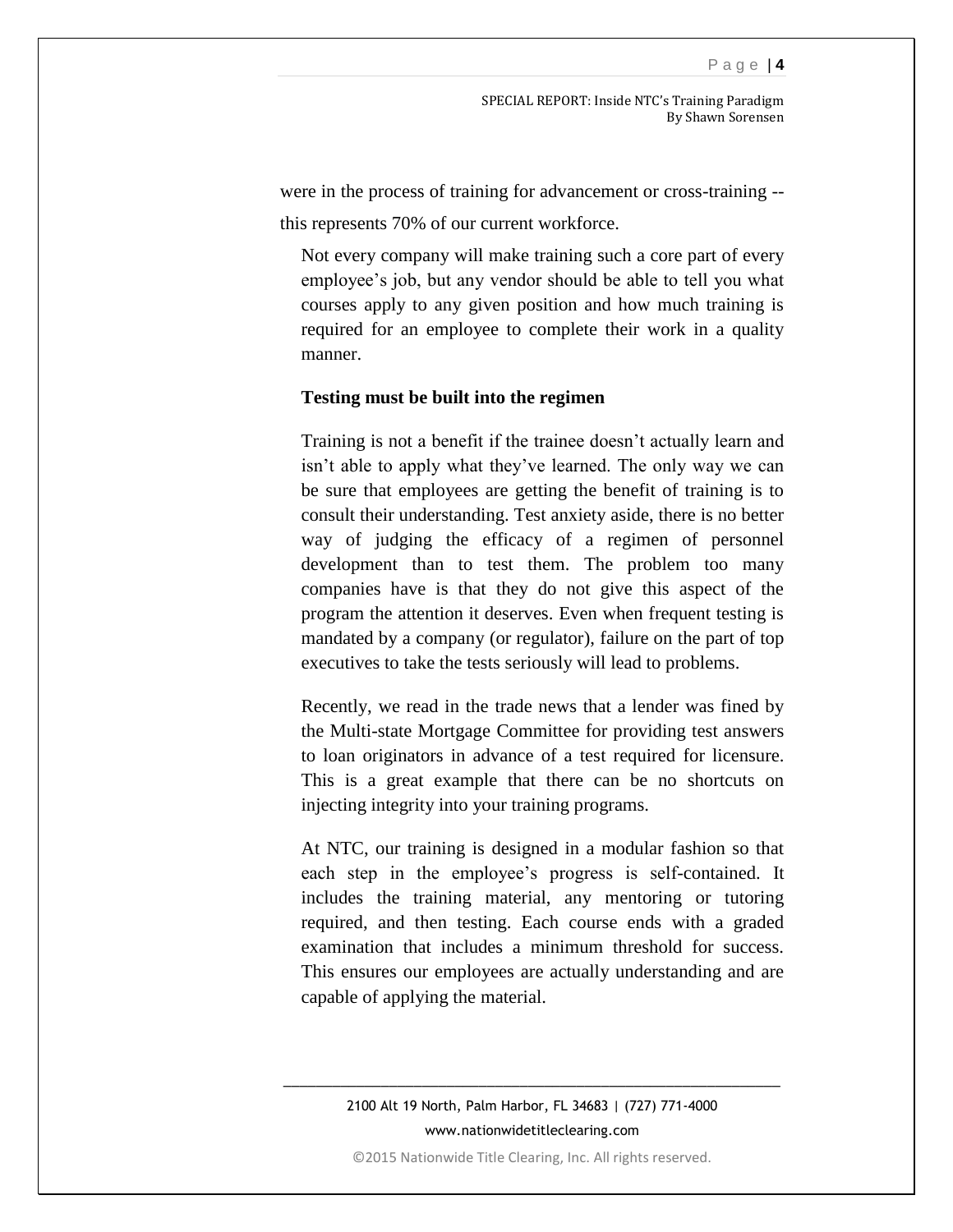SPECIAL REPORT: Inside NTC's Training Paradigm By Shawn Sorensen

Our VP of Quality is the proctor ultimately responsible for all testing activities related to corporate training. This executive is tasked with evaluating each employee's mastery of new material, on both a theoretical and practical level, in a completely impartial manner. Only this executive's division can issue a final certificate of completion for an NTC training program.

## **The training program should be an independent department**

In many companies, the Human Resources division is tasked with training, but we have found that this diminishes the attention paid to training in favor of recruiting, hiring and compensation management. Too often, this HR model sets up the team to only focus on getting a person into the job and once the position is filled, their work, at least as it relates to that position, is done. We don't feel that way.

At NTC, training is its own division called the Quality Division and it is completely autonomous. This allows our training staff to focus on this vitally important aspect of every employee's work life experience. This is why we can offer every employee one hour out of every workday to focus on training, after specific job training is completed, and at the company's expense. This makes training a near constant activity and an intrinsic part of every job within the company. It also ensures our training keeps pace with changes within the industry itself.

The goal of the Quality Division is to help every employee become more confident, fully aware of their duty to help us achieve specific standards in compliance, fully capable of doing the job assigned to them and self-assured enough to know that

2100 Alt 19 North, Palm Harbor, FL 34683 | (727) 771-4000 www.nationwidetitleclearing.com

\_\_\_\_\_\_\_\_\_\_\_\_\_\_\_\_\_\_\_\_\_\_\_\_\_\_\_\_\_\_\_\_\_\_\_\_\_\_\_\_\_\_\_\_\_\_\_\_\_\_\_\_\_\_\_\_\_\_\_\_\_